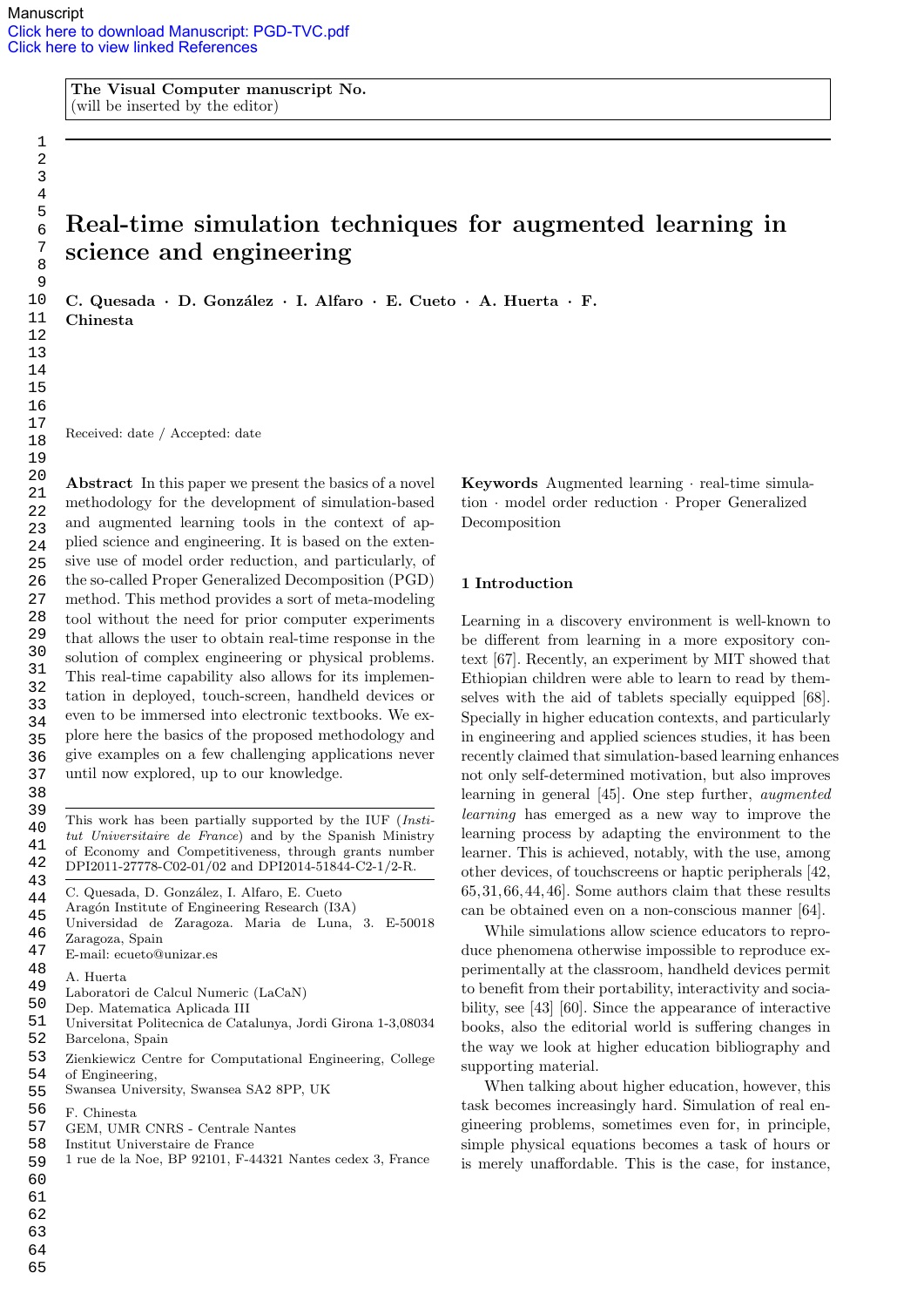of the Schroedinger equation. As Nobel-prize winner R. B. Laughlin once stated about this equation, " no computer existing, or that will ever exist, can break this barrier because it is a catastrophe of dimension" [50].

The task of implementing augmented learning strategies for complex engineering or physical problems is therefore a formidable challenge. These problems take days of supercomputing facilities to be solved. The simple possibility of solving them on deployed, handheld platforms seems to be out of reach. In addition, traditionally, simulation-based engineering sciences make use of static data. By static we mean here that inputs can not be changed dynamically during the course of the simulation. But in augmented learning environments we face a clear example of Dynamic Data Driven Application Systems (DDDAS). Nowadays, the linkage of simulation tools with external dynamic data for realtime control of simulations and applications is becoming more and more frequent. In the educational context, the external dynamic data is given by the learner's interaction instead of measurement devices. DDDAS constitute one of the most challenging applications of simulation-based engineering sciences, due to the dynamic incorporation of additional data into an executing application, and vice versa, the ability of an application to dynamically steer the interaction process [11].

One of the most challenging applications in the field of DDDAS (also in the field of augmented learning) is that of haptic systems. By haptic we refer to those peripherals in an informatics system that provide the user with tactile sensations. Haptic devices need a feedback rate that is 20 to 40 times faster than visual ones [29], and instead of sending a predefined image may require some computations.

Haptic peripherals are particularly extended in the field of virtual surgery training, for instance, surgery planning and also augmented reality. Models for living soft tissues in virtual surgery are usually highly non-linear [32], hyperelastic, possibly incorporating the presence of collagen fibre networks. Again, the challenge is formidable and constitutes what is commonly known as the third generation of surgery simulators [29].

In this paper we analyze how a simulation technique recently proposed by the authors can help in the development of augmented learning strategies for applied sciences and engineering higher education. The novel technique is called Proper Generalized Decomposition (hereafter, PGD) [24] and constitutes a generalization of Proper Orthogonal Decomposition, which is a classical approach in reduced order modeling [53,41, 52,63, 9, 10,20, 14,54]. Unlike many other previous model order reduction techniques, PGD does not need for prior computer experiments (the so-called snapshots) that,

after a statistical treatment, are used as a basis for subsequent simulations. In classical POD, these simulations need not to differ greatly from the existing samples or snapshots. Instead, PGD provides a practical means of obtaining meta-models for complex scenarios. These meta-models or computational vademecums [26] are then at real-time feedback rates.

Although other model order reduction techniques have been successfully applied to real-time simulation (notably the work by Barbič and James, see  $[13]$   $[12]$ ), the main difference of the approach here presented is that it allows for the reduction of parametric models. These parametric models give rise to high dimensional problems, whose solution is far from being trivial and suffers the so-called curse of dimensionality. But, on the contrary, once solved, allow the user to play with those parameters and see in real time their effect on the result of the simulation. It will be highlighted how PGD techniques can help in developing suitable strategies for solving complex, state-of-the-art engineering and physics problems at real time rates even on a smartphone or tablet and how these simulations can interact with user inputs seamlessly.

# 2 Proper Generalized Decomposition: a brief summary

The origin of the PGD technique can be seen as arising from a variety of sources. On one hand, the work by Pierre Ladevèze on the so-called LArge Time INcrement (LATIN) method [47] can be seen as a first attempt to solve engineering problems in a non-incremental way. That is, problems are solved for any time at once. This technique proposed a space-time separated representation of the results. In fact, it considered time as an additional coordinate very much like the spatial ones.

On the other hand, Proper Orthogonal Decomposition techniques [41, 52, 53] proposes the obtention of the best functions to approximate a problem after a statistical treatment of some previously obtained results, the so-called *snapshots*. These best functions when multiplied by time functions, give a practical and fast approximation to the solution of problems which are slightly different to the original snapshots. Proper Orthogonal Decomposition techniques are also known as Principal Component Analysis or Karhunen-Loeve transform among many different names in different disciplines.

On a completely different setting, many problems in science and engineering are defined in high-dimensional spaces (a notable example is that of parametric problems, if we consider parameters as new coordinates). High-dimensional problems induce forceful difficulties in a context of mesh-based techniques such as finite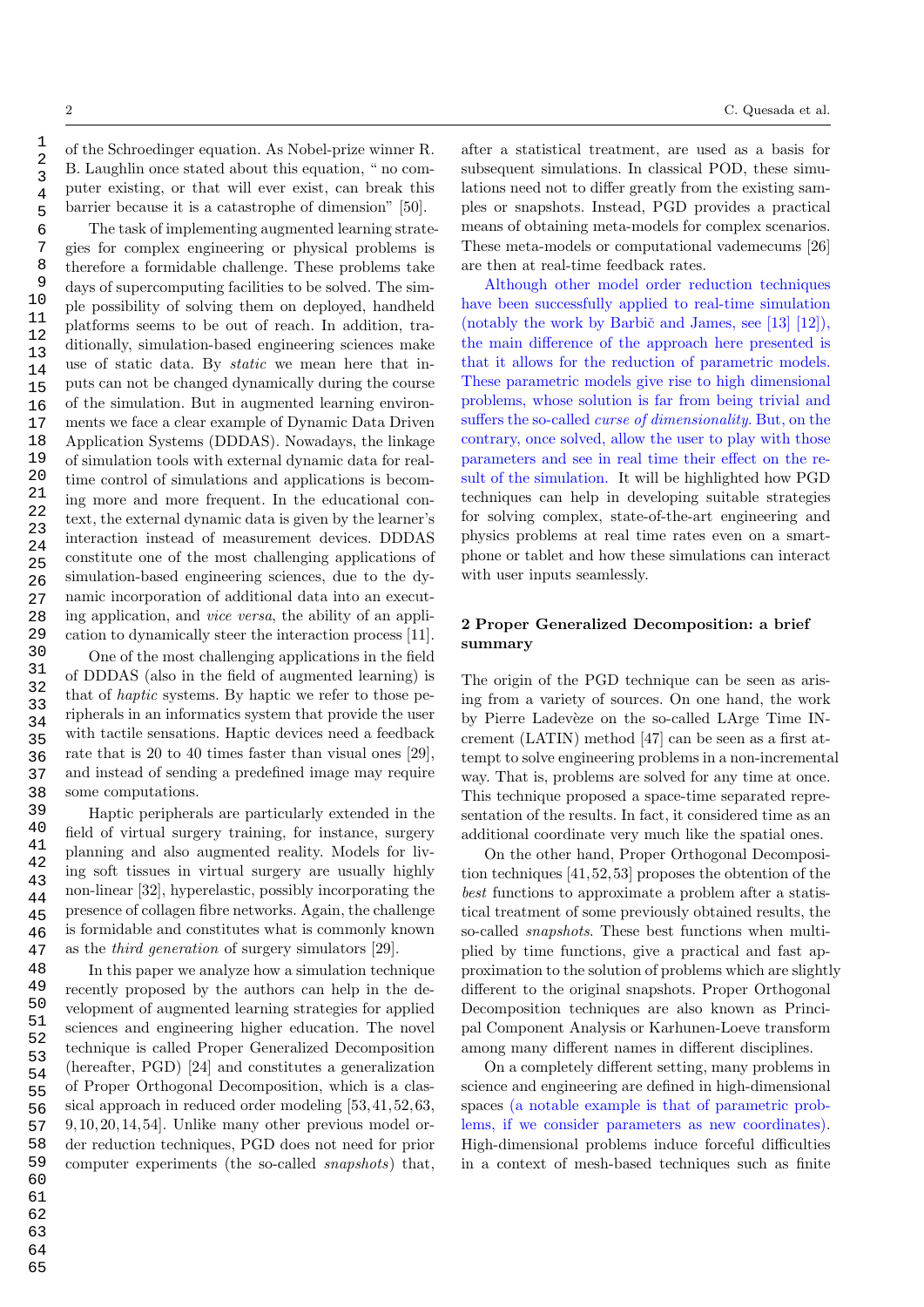differences, finite volumes or finite elements. This is due to the so-called curse of dimensionality [50], an exponential increase of the number of degrees of freedom of the problem with the number of state space dimensions. Such high-dimensional problems are very common in science and engineering. Examples of such problems are: the afore-mentioned Schroedinger equation [19], the chemical master equation [38] governing gene regulatory networks or Fokker-Planck equations in the context of the kinetic theory descriptions of complex fluids [37] [16].

In this spirit, F. Chinesta and coworkers proposed recently a technique to overcome this curse of dimensionality in the polymer modeling problem [7,8]. This technique, which is at the inception of the PGD method, assumes a separated form for the approximation of the unknown field of the problem, say  $u$ , thus generalizing the method of separation of variables:

$$
u(x_1, ..., x_N) \approx \sum_{i=1}^{Q} F_i^1(x_1) \cdot ... \cdot F_i^N(x_N)
$$
 (1)

where  $x_i$  denotes a scalar or vector coordinate defined in a domain  $\Omega_i$  of moderate dimension, namely  $\Omega_i \subset$  $\mathbb{R}^d$ , with  $d \leq 3$ , in general. This approximation is then substituted into the set of equations characterizing the problem at hand. Usually, in an engineering or applied science context, this is a weak form of the problem, or directly the strong form of the equation, as in the gene regulatory network problem, see [6].

This simple approach overcomes the mentioned curse of dimensionality, opening the application of the PGD technique to a wide variety of problems. This technique has received a warm welcome in the scientific community, as proved by the large number of papers devoted to it in the very last years. Just to name a few, it is possible to find PGD applications to thermal problems [33,34], theories of plates and shells [17], gene regulatory networks [6], and structural mechanics [49] among many others  $[35, 22, 2, 5, 3, 21, 36]$ . The technique is beginning also to be understood from a mathematical point of view and its properties, convergence and error estimates have also been studied recently [51, 4, 48, 59]. The interested reader can consult some recent surveys on the method [25, 23].

But the main interest from the perspective pursued in this paper is that PGD methods opened the door to an innovative treatment of classical problems, not necessarily defined in high dimensions. When dealing with parametric problems, for instance, it has been seen that these parameters can advantageously be considered as new coordinates of the problem. Since the PGD is able to cope with an arbitrary number of dimensions without the typical exponential increase in terms of degrees of freedom, this procedure is now at hand.

By considering parameters as new spatial dimensions, a new class of solutions is obtained for this type of problems. The PGD method is therefore able to obtain solutions for any value of the parameters at any point of the space, at any time instant [61,39]. So to speak, PGD provides the analyst with a sort of metamodel, but with the strong novelty of no need for previous computer experiments. Many problems in science and engineering can thus be analyzed once and for all, since the method provides the solution for any value (in a given interval) of the parameters. In Appendix A the interested reader can find the details of the PGD procedure for a solid mechanics problem in which the position of the applied load is taken as a parameter.

This simple approach has been implemented in a two-stage approach. The first stage is concerned with the off-line computations in which the general form of the solution is computed, and as mentioned before once and for all. This phase may take intensive computing resources, and may need for supercomputing resources, parallel computing, GPUs, ... Note, however, that in general the computer cost at this stage is not critical since it will be done only once. Then, with the results obtained in the first off-line stage, an on-line phase can be accomplished. At this on-line stage the user, namely the learner in an educational context, can make use of the results in real-time, even on deployed, handheld devices, thanks to the simplified structure of the approximation.

It is important to mention that the structure of the results file in which the multidimensional solution is stored (represented in a finite element context) is a collection of nodal values for all the separated functions composing the approximation. It is therefore very efficient. When a parameter is particularized, what we are doing in practice is a hyperplane cut of the multidimensional solution. This is done just by performing interpolation at the functions related to the parameter (dimension) that is being considered.

Should the reader be interested in the development of his or her own PGD applications, it may be interested in consulting the sample Matlab code that can be downloaded from the author's web page at http: //amb.unizar.es/PGD\_Basic\_web.rar.

# 3 Towards simulation-based and augmented learning for complex physics

Based on the two-stage strategy presented before, one off-line intensive computing phase followed by a fast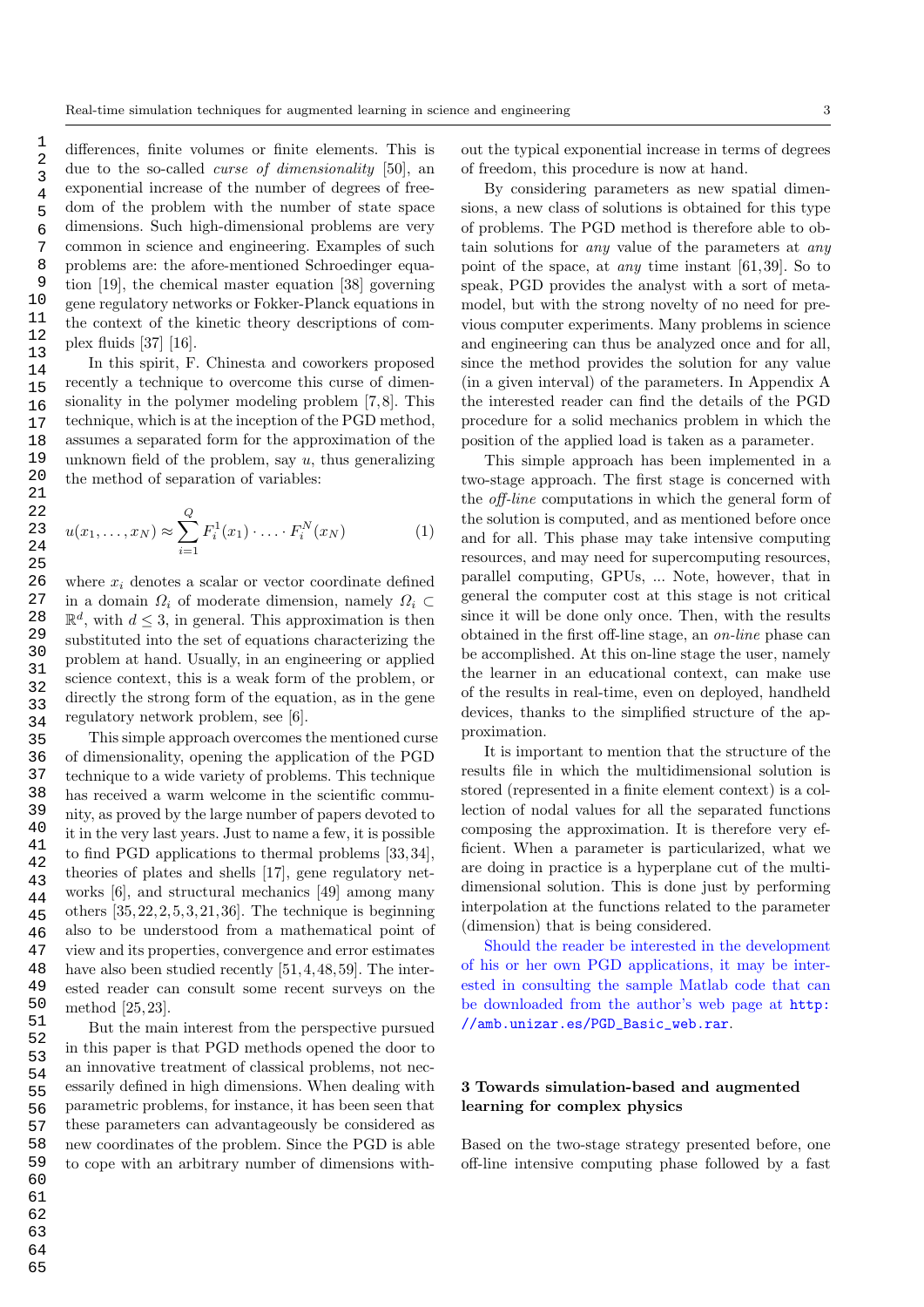



Fig. 1 Implementation on a html file with javascript. It represents the response of a cantilevered hyperelastic beam. The user applies load by touching the screen.

real-time on-line simulation phase, the authors have developed and implemented a PGD platform able to run on smart-phones and tablets running Android or iOS operative systems, but also standard epub or html formats.

In our implementation, the different  $F_i^j$  are usually stored as one-dimensional arrays of values, thus minimizing the needed memory usage. Note that the Android 3.0 operative system, for instance, precludes the use of more than 65536 points (nodes) in the model. This is avoided by using meshes of the boundary of three-dimensional solids only, instead of a fully 3Dmesh. In Fig. 1 a screenshot is shown on the appearance of the application developed by using html and javascript. Moreover, lighter versions have been implemented on Nokia or iPhone smartphones with similar outputs, see Fig. 2. When running on a handheld device such as an smartphone or tablet, the application is able to provide the user with feedback rates enough for visual realism (on the order of 30 Hz). If haptic feedback rates are needed (i.e., on the order of 500 Hz), the application must be run on a laptop (tested on a MacBook pro running OS X Lion).

Features of the open epub format also allow to implement real-time simulation apps on iPad and iPhone devices by noting that the epub format is no more than plane html text with, possibly, javascript embedded on it. This opens a plethora of possibilities to include PGD simulations on handheld devices, see Fig. 3. All these examples have been uploaded to our YouTube channel for visualization and permanent storage, see https:// www.youtube.com/channel/UCbh8NjqDDiT0KmN1sGR0ipg. equation governing the wave agitation in a harbor, to



Fig. 2 Implementation of thermal interactive problems on an iPhone. In this case an industrial furnace thermal simulation is running. The learner can manually adjust the working temperature on the heaters to observe the effect on the resulting temperature field. The source code for this example is included in Appendix B.



Fig. 3 The iBook app in iOS devices (iPhones and iPads) also allows to easily implement real-time simulations on epub documents.

# 4 Examples of the performance of the proposed technique

In this section several examples on how the PGD application is being used advantageously are given. In all cases we deal with complex physics, difficult to understand for undergraduate students of several disciplines. The PGD application provides them with different skills ranging from a physical interpretation of complex-valued equations, as is the case for the Helmholtz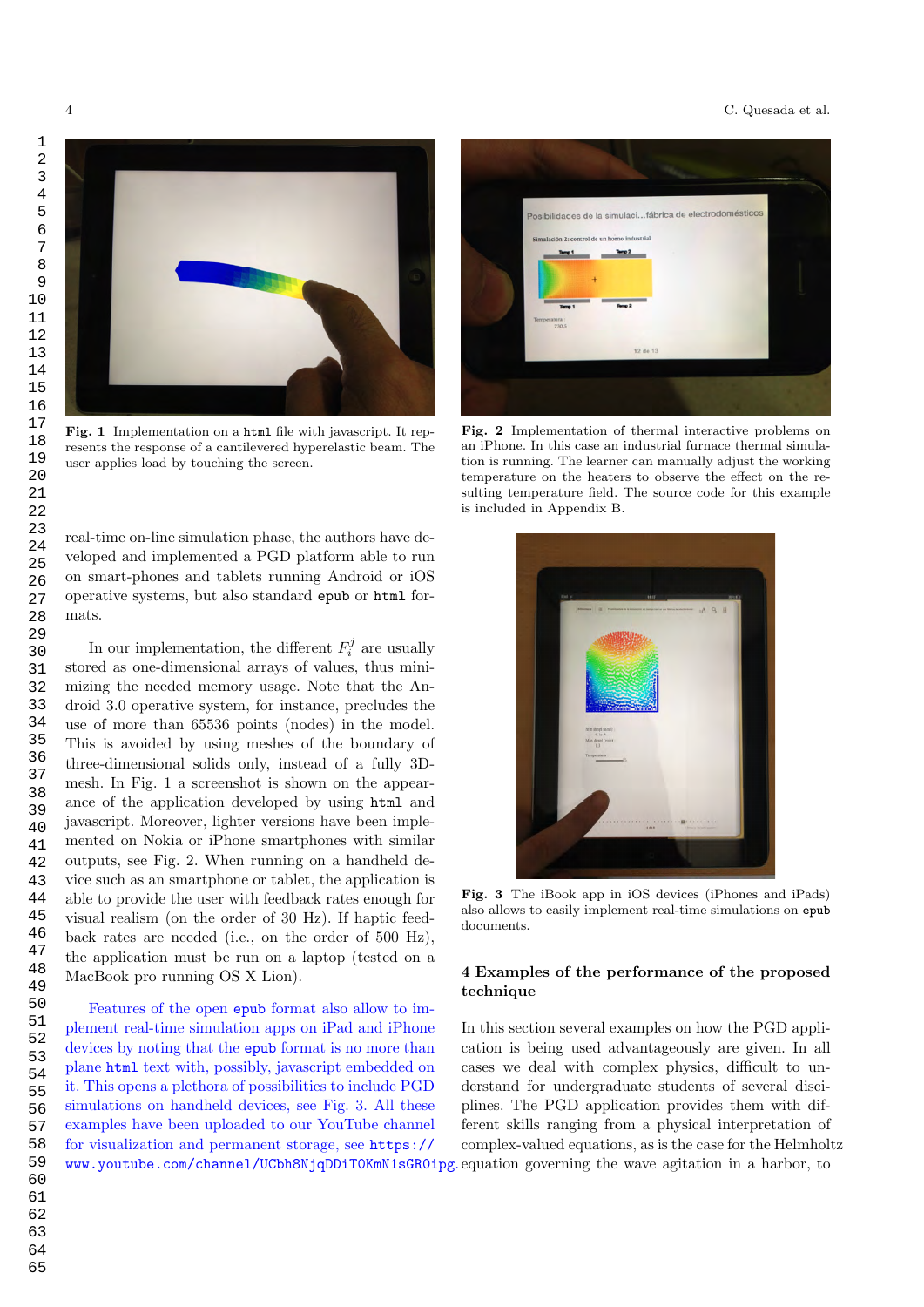anatomy and (possibly) soft tissue stiffness for biomedical applications in the field of endoscopic surgery.

#### 4.1 Wave height on a harbor

The knowledge of sea-wave propagation is crucial for many stages of harbor design. For instance, optimal shape is required to minimize the wave agitation in some zones of interest, usually those areas where more shipping activities are concentrated. Understanding how the incident wave can amplify inside the harbor is a major priority, for example when resonance conditions are of concern [15]. Furthermore, the wave behavior while propagating under complex harbor models is not an easy task to be interpreted by engineers, see Fig 4. The standard model which governs the wave propagation in harbors is the two-dimensional Helmholtz equation in unbounded domains. Its solution provides the wave height, or wave amplification, when dealing with a single incident wave in terms of period (or wavelength) and incident direction of propagation.

But, the physical wave response on harbors extremely depends on these two model parameters. A complete wave agitation analysis requires the solution of the previous problem for any possible combination of incident wave periods and directions, determined by experimental measurements in the coastal area. Typical applications are control, optimization or inverse problems, where usually a large number of solutions are required, and, consequently, it is necessary to solve many direct problems. The solution of real harbor models demands important computational resources and usually implies extremely large computing times. Thus, usual optimization procedures are inapplicable, either because they need numerous solutions or because real-time constraints are required. To take charge of this issue, standard engineering procedure lies in solving the model with a certain set of parameters trying to cover the maximum number of combinations. Clearly, this "brute force" strategy impose a bound in the final number of cases to be analyzed and, therefore, important loss of information become evident.

The presented PGD approach for this kind of problem involves, in separated form, the incident wave period and the incident direction as new coordinates in the model. With this strategy, the full 4D problem is reduced to the iterative solution of one 2D problem and two 1D problems. Hence, the solution of this model breaks the barrier that has prevented the full incident data evaluation up to nowadays. By means of readily evaluating, offline, any incident wave, engineers can obtain the wave propagation inside a harbor in a real-time



Fig. 5 Example of the use of PGD for the wave propagation in the Mataró harbor with any incident period between 5 and 14 seconds.

manner, giving them a formidable support to better analyze where the wave amplifies for all the possible real situations.

At the same time, the solution given by the PGD approach in the Mataró harbor is implemented on the PGD application for Android platforms, see Fig. 5. In this case, students can dynamically change the incident period and obtain the wave amplification, in real-time, inside the area of interest, with no need of high computational resources.

#### 4.2 The case of anatomy and endoscopic training

Dissection is recognized as the best practice to learn gross anatomy. However, the price of this class of experimental training in medicine universities becomes prohibitive in most cases, due to problems arising from logistic and financial issues. Teaching anatomy with the help of multimedia and computers is nowadays an extended practice, see [40], for instance. Some recent specialities, such as endoscopic (laparoscopic) and minimally invasive surgery, for instance, need for an even more sophisticated training.

In endoscopic training, surgeons have been trained for years with the help of animal models, i.e., by experimenting on pigs, for instance [30]. Apart from being very expensive, this type of training does not fit with the modern ethical treatises about experimentation on animals. Instead, simulations provide the learners with an immersive environment in which it is possible a versatile change of scenario where even extremely rare cases can be studied.

The development of surgery simulators with haptic feedback is an active area of research due to the complexity of the problem. One of the sources of complexity is due to the highly non-linear behaviour of soft living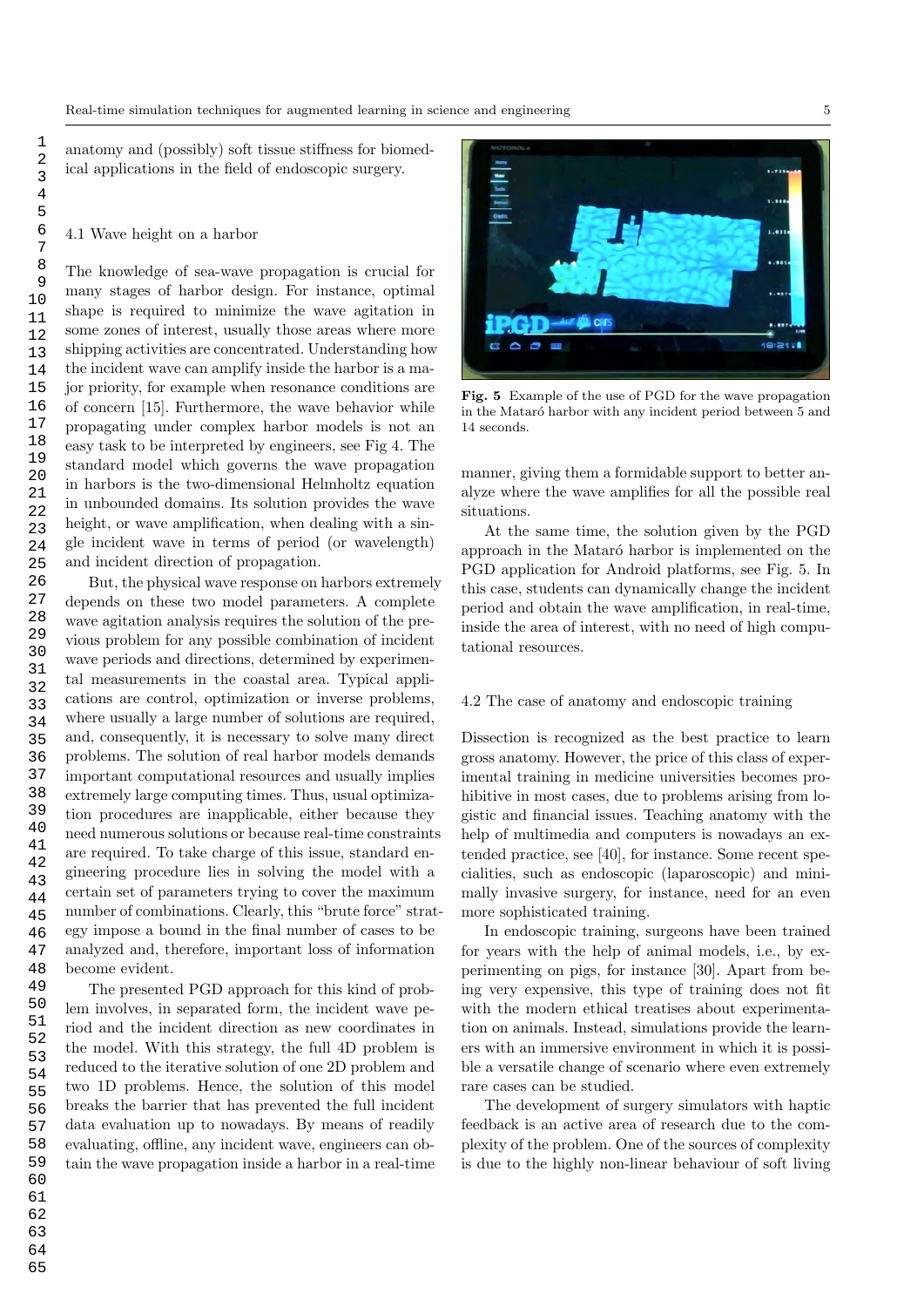

Fig. 4 Example of simulation of the wave propagation in the Barcelona harbor.

tissues, that are frequently modelled under the fiberreinforced hyperelasticity framework [1]. Other source of complexity comes from the highly restrictive feedback rates imposed by the simulators (25 Hz for visual feedback and some 500 Hz if we want to add haptic feedback to the system). The third source of complexity comes from the multi-physic nature of the phenomena occurring in the actual surgery procedure: non-linear elasticity, contact, cutting, temperature, etc.

Such simulators should provide a physically more or less accurate response such that, with the use of haptic devices, a realistic feedback is transmitted to the surgeon in terms of both visual feedback and force feedback. By "accurate response" we mean that an advanced user should not encounter "unphysical" sensations when handling the simulator. We definitely do not pursue an accurate solution in engineering terms. Following [18], "... the model may be physically correct if it looks right".

Ayache and co-workers [30] defined the three generations of surgical simulators as those able to, respectively, reproduce accurately the anatomy (geometry), the physics (constitutive equations of soft tissue, temperature) and, finally, physiology (blood flow, breathing,  $\dots$ ). Undoubtedly, no third-generation simulation has ever been developed, and only some rigorous attempts have been made at the second-generation level, see [69] [28], among others. Most of the existing simulators can be classified into the first-generation category, even if they provide haptic feedback, because they only consider linear elastic response, for instance [70] [18] [27]. Other are based upon spring and mass systems, that do not even reproduce the equations of linear elasticity (see [29] and references therein). These approaches are judged clearly insufficient and clearly non realistic by most surgeons [29].

The proposed method can be used at two different levels. Firstly, if one considers a medicine student, freshman or sophomore, the PGD application introduced



Fig. 6 An example of the use of the PGD approach in anatomy. In this case a human liver is being studied under palpation forces. The simulation runs online via a webpage (http://amb.unizar.es/PGD.html) stored in a university repository.

before offers the possibility of an augmented learning strategy in which not only the geometry (anatomy) of the human body can efficiently be displayed, but also the learner can dynamically interact with the tissues and their relative stiffness by tapping on the screen of the handheld device (even if no haptic experience can be obtained at this level). In this way an improved experience over traditional methods [40] can be obtained. The lightness of this approach allows even to implement interactive simulations over the web, thus making possible to store these modules in university repositories, for instance. See Fig. 6 for a practical implementation of a liver palpation simulation on the web [62].

On the other hand, if connected to appropriate haptic devices, see Fig. 7, a standard computer and moni-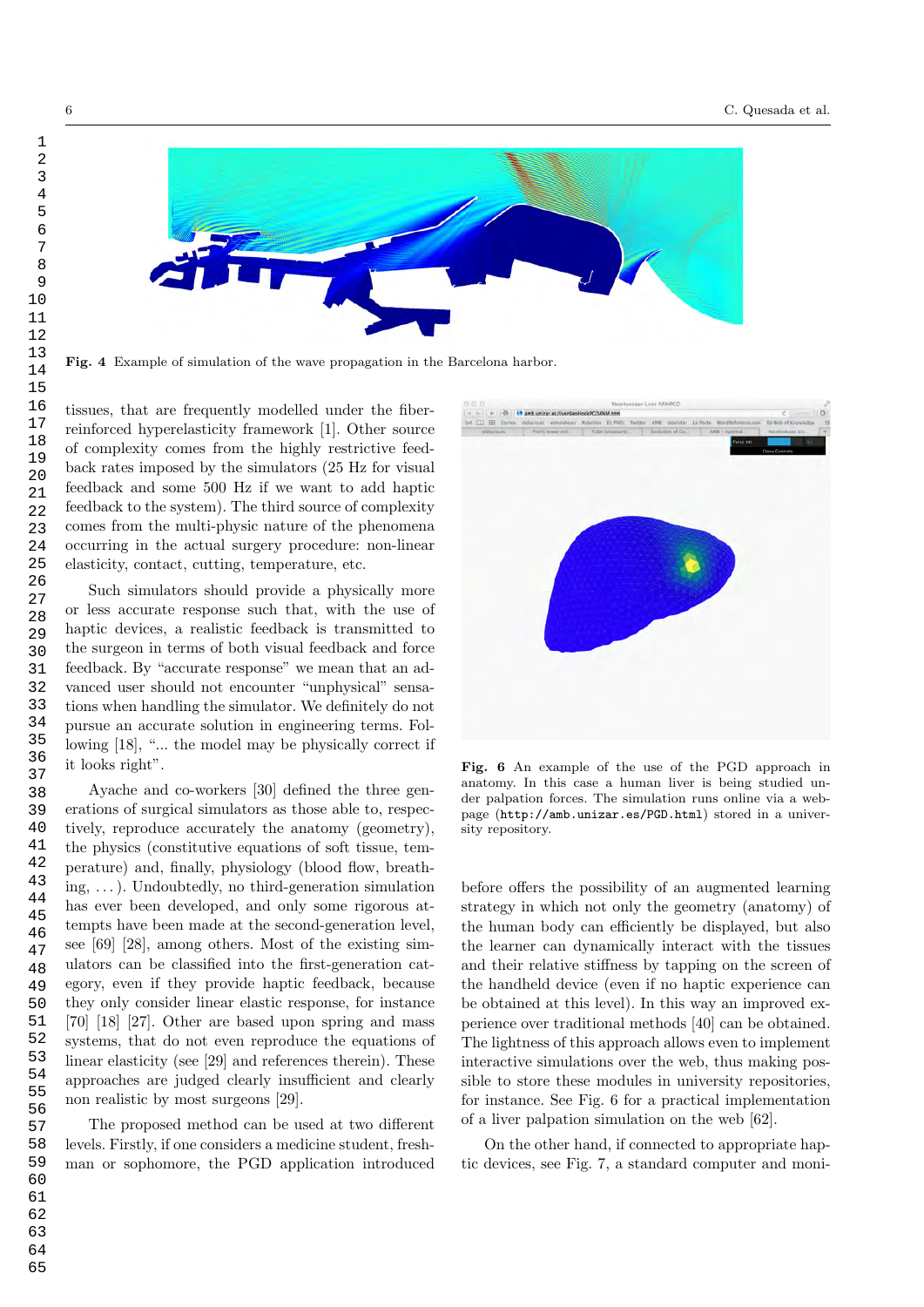tors, an operating theatre can efficiently be simulated. No special computational resources are necessary in this case for the on-line phase of the simulation, and even complex soft tissue models can be efficiently reproduced with haptic feedback and possibly augmented reality scenarios. In any case, the on-line phase of the simulation can incorporate complex, state-of-the-art constitutive laws without affecting the performance of the simulation [55, 57, 56], since the most part of the computer cost is paid at the off-line phase. The simulator is thus fed with the results of this simulations, possibly very time consuming, but made only once for life.

#### 5 Conclusions

In this paper we have introduced and studied the possibilities offered by proper generalized decomposition methods in the field of simulation-based and augmented learning. The PGD method constitutes a new paradigm in simulation-based engineering sciences, but also possesses salient features in the field of augmented reality and learning. Notably, we have explored its ability to provide for effective solutions (in terms of computing time and also storage needs) for complex physics and engineering problems that have traditionally fall out of reach for traditional simulation techniques at real time feedback rates.

Several examples have been provided that show the potential of the proposed techniques to offer real-time simulation scenarios enabling augmented learning to go beyond its present limits. These examples range from problems of the theory of solid mechanics to anatomy and virtual surgery training of surgeons.

Although it is envisaged that this technique could have a strong impact on the type of problem for which augmented learning strategies are developed, it is still necessary to further study how the approaches here presented could effectively improve the learning process of students at higher education institutions. Since the field of application is very broad, this type of study will probably need a detailed campaign of surveys, different for each speciality. For the time being, this approach is being employed in three different master-level courses at Ecole Centrale Nantes, France (twenty students in the computational materials course, 10 more at the modeling of composite manufacturing processes course and 12 students at the Erasmus Mundus Master program run jointly by EC Nantes, Swansea University, U.K., Stuttgart, Germany, and UPC BarcelonaTech, Spain). This constitutes part of our current effort of research and the results will be published elsewhere.

### A Details of the PGD procedure within a parametric problem

To briefly overview the details of the PGD procedure, we consider the case of a solid in whose surface a load is assumed to act at an arbitrary point. Consider, for simplicity, the static equilibrium equations of a general solid under small strain assumptions:

$$
\nabla \cdot \boldsymbol{\sigma} + \boldsymbol{b} = \mathbf{0} \text{ in } \Omega,
$$
\n<sup>(2)</sup>

where  **represents the volumetric forces applied to the body,** subjected to the following boundary conditions

$$
u = \bar{u} \text{ on } \Gamma_u \tag{3}
$$

$$
\sigma n = \bar{t} \text{ on } \Gamma_t \tag{4}
$$

The standard weak form of the problem is obtained after multiplying both sides of Eq. (2) by an admissible variation of the displacement,  $u^*$ , and integrating over the domain  $\Omega$ . The basic ingredient of PGD is to consider the load  $\bar{t}$  as a parameter of the formulation, thus enabling to obtain a parametric response surface to the problem. If the load is assumed to be applied at point  $s$  of the surface and, for the sake of simplicity in the exposition, unitary and vertical, the problem is now defined in  $\mathbb{R}^6$ , since  $u = u(x, s) \in \Omega \times \overline{\Gamma}$ , where  $\overline{\Gamma} \subseteq \Gamma_t$ represents the portion of the boundary where the load can be applied.

Since the problem domain is now multi-dimensional, an alternative (doubly) weak form of problem (2)-(4) consists in finding the displacement  $u \in H^1(\Omega) \times L_2(\overline{\Gamma})$  such that for all  $u^* \in H_0^1(\Omega) \times L_2(\overline{\Gamma})$  (see [58]):

$$
\int_{\bar{\Gamma}} \int_{\Omega} (\mathbf{\nabla}_{s} \boldsymbol{u}^{*})^{T} \boldsymbol{\sigma} d\Omega d\bar{\Gamma} = \int_{\bar{\Gamma}} \int_{\Gamma_{t2}} (\boldsymbol{u}^{*})^{T} \boldsymbol{t} d\Gamma d\bar{\Gamma}
$$
(5)

where ( $\nabla_s u$  represents the symmetric part of the gradient of displacements,  $\Gamma = \Gamma_u \cup \Gamma_t$  represents the boundary of the solid, divided into essential and natural regions, and where  $\Gamma_t = \Gamma_{t1} \cup \Gamma_{t2}$ , i.e., regions of homogeneous and non-homogeneous, respectively, natural boundary conditions. In turn, we assume  $t = e_z \delta(x - s)$ , where  $\delta$  represents the Dirac-delta function and  $e_z$  represents the unit vector along the z direction, in this case. This Dirac-delta term should be regularized for computation purposes and approximated by:

$$
t_j \approx \sum_{i=1}^m f_j^i(x) g_j^i(s) \tag{6}
$$

by simply performing a singular value decomposition of the load, for instance.

The PGD approach to the problem is characterized by the construction, in an iterative way, of an approximation to the solution in the form of a finite sum of separable functions [24]. Assume that we have converged to a solution, at iteration  $n$ , of this procedure,

$$
u_j^m(\boldsymbol{x}, \boldsymbol{s}) = \sum_{k=1}^m X_j^k(\boldsymbol{x}) \cdot Y_j^k(\boldsymbol{s}), \qquad (7)
$$

where the term  $u_i$  refers to the j-th component of the displacement vector,  $j = 1, 2, 3$ .

The following term of this approximation, the  $(n + 1)$ -th one, will be given by

$$
u_j^{m+1}(\pmb{x}, \pmb{s}) = u_j^m(\pmb{x}, \pmb{s}) + R_j(\pmb{x}) \cdot S_j(\pmb{s}), \tag{8}
$$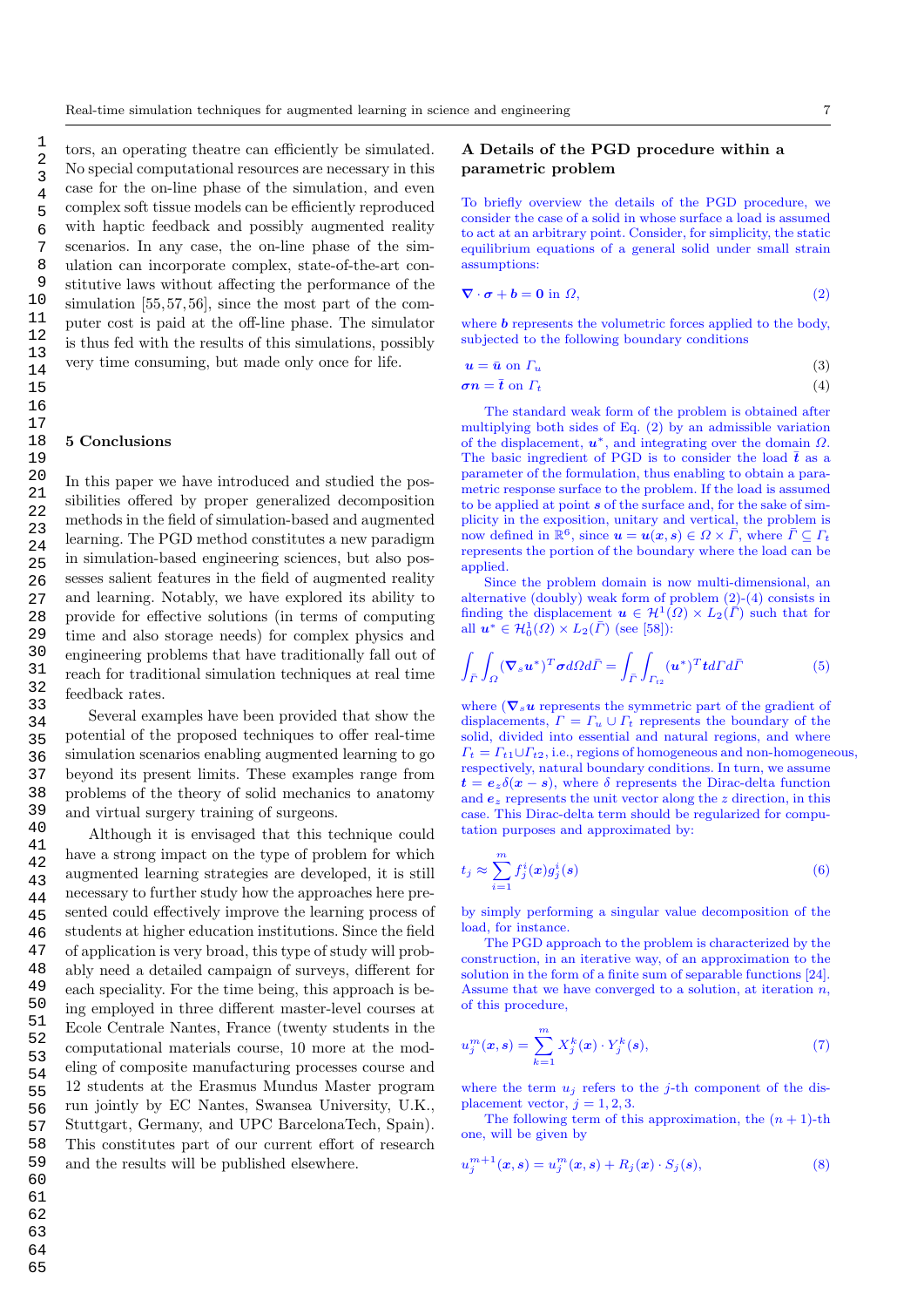

Fig. 7 An second example of the use of the PGD approach in anatomy, this time with haptic response. Palpation during cholecystectomy is studied.

where  $R(x)$  and  $S(s)$  are the sought functions that improve the approximation. Standard variational calculus gives the admissible variation of the displacement as

$$
u_j^*(\mathbf{x}, \mathbf{s}) = R_j^*(\mathbf{x}) \cdot S_j(\mathbf{s}) + R_j(\mathbf{x}) \cdot S_j^*(\mathbf{s}). \tag{9}
$$

In order to determine the new pair of functions  $R_i$  and  $S_j$ , in general, a fixed-point alternating directions algorithm, in which functions  $R_j$  and  $S_j$  are sought iteratively, is chosen.

# A.1 Computation of  $S(s)$  assuming  $R(x)$  is known

In this case, following standard assumptions of variational calculus, we have

$$
u_j^*(\boldsymbol{x}, \boldsymbol{s}) = R_j(\boldsymbol{x}) \cdot S_j^*(\boldsymbol{s}), \tag{10}
$$

or, equivalently,  $u^*(x, s) = R \circ S^*$ , where the symbol " $\circ$ " denotes the so-called entry-wise, Hadamard or Schur multiplication for vectors. Once substituted into Eq. (5), gives

$$
\int_{\bar{\Gamma}} \int_{\Omega} \mathbf{\nabla}_{s} (R \circ S^{*}) : \mathbf{C} : \mathbf{\nabla}_{s} \left( \sum_{k=1}^{m} X^{k} \circ Y^{k} + R \circ S \right) d\Omega d\bar{\Gamma} =
$$

$$
\int_{\bar{\Gamma}} \int_{\Gamma_{t2}} (\mathbf{R} \circ S^{*}) \cdot \left( \sum_{k=1}^{m} f^{k} \circ g^{k} \right) d\Gamma d\bar{\Gamma}, \quad (11)
$$

or, equivalently (we omit obvious functional dependencies)

$$
\int_{\overline{\Gamma}} \int_{\Omega} \mathbf{\nabla}_{s} (\mathbf{R} \circ \mathbf{S}^{*}) : \mathbf{C} : \mathbf{\nabla}_{s} (\mathbf{R} \circ \mathbf{S}) d\Omega d\overline{\Gamma}
$$
\n
$$
= \int_{\overline{\Gamma}} \int_{\Gamma_{t_2}} (\mathbf{R} \circ \mathbf{S}^{*}) \cdot \left( \sum_{k=1}^{m} f^{k} \circ g^{k} \right) d\Gamma d\overline{\Gamma}
$$
\n
$$
- \int_{\overline{\Gamma}} \int_{\Omega} \mathbf{\nabla}_{s} (\mathbf{R} \circ \mathbf{S}^{*}) \cdot \mathcal{R}^{n} d\Omega d\overline{\Gamma}, \qquad (12)
$$

where 
$$
\mathcal{R}^n
$$
 represents:

$$
\mathcal{R}^n = \mathbf{C} : \nabla_s \mathbf{u}^m. \tag{13}
$$

All the terms depending on  $x$  are known and hence we can compute all integrals over  $\Omega$  and  $\Gamma_{t2}$  (support of the regularization of the initially punctual load) to derive an equation to compute  $S(s)$ .

#### A.2 Computation of  $R(x)$  assuming  $S(s)$  is known

Equivalently, in this case, we have

$$
u_j^*(\boldsymbol{x}, \boldsymbol{s}) = R_j^*(\boldsymbol{x}) \cdot S_j(\boldsymbol{s}),\tag{14}
$$

which, once substituted into Eq. (5), gives

$$
\int_{\bar{\Gamma}} \int_{\Omega} \mathbf{\nabla}_{s} (\mathbf{R}^{*} \circ \mathbf{S}) : \mathbf{C} : \mathbf{\nabla}_{s} \left( \sum_{k=1}^{m} \mathbf{X}^{k} \circ \mathbf{Y}^{k} + \mathbf{R} \circ \mathbf{S} \right) d\Omega d\bar{\Gamma} =
$$
\n
$$
\int_{\bar{\Gamma}} \int_{\Gamma_{t2}} (\mathbf{R}^{*} \circ \mathbf{S}) \cdot \left( \sum_{k=1}^{m} \mathbf{f}^{k} \circ \mathbf{g}^{k} \right) d\Gamma d\bar{\Gamma}. \quad (15)
$$

In this case all the terms depending on  $s$  (load position) can be integrated over  $\bar{\Gamma}$ , leading to a generalized elastic problem to compute function  $R(x)$ .

#### B Source code for an epub implementation of the real-time simulator

In this appendix we include, to show the simplicity of the proposed technique, the source code of the html/javascript program to perform a simple thermal simulation. In this case, it corresponds to that in Fig. 2, a simple oven heated by two set of resistances whose temperatures can be adjusted by the user. These temperatures determine the final temperature distribution within the oven.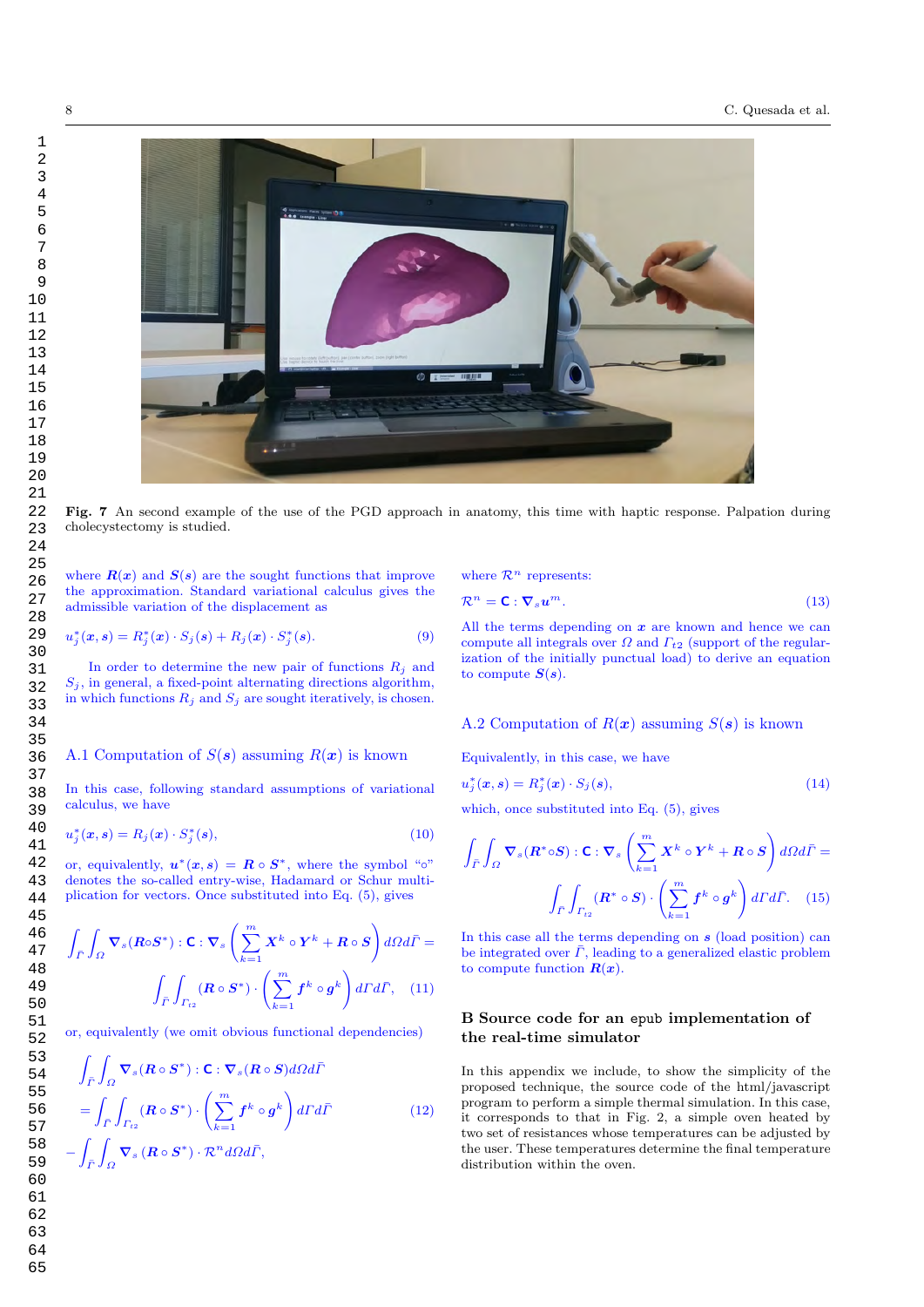Real-time simulation techniques for augmented learning in science and engineering 9

```
<?xml version="1.0" encoding="utf-8" standalone="no"?>
      <!DOCTYPE html PUBLIC "-//W3C//DTD XHTML 1.1//EN"
        "http://www.w3.org/TR/xhtml11/DTD/xhtml11.dtd">
      <html xmlns="http://www.w3.org/1999/xhtml">
      <head>
        <title>Example 2: industrial oven</title>
        <script src="javafiles/data2.js" type="text/javascript">
     </script>
        <script src="javafiles/plot2.js" type="text/javascript">
      </script>
        <script src="javafiles/plaque2.js" type="text/javascript">
     </script>
        <\!\! \texttt{script} \texttt{'}\!\! \texttt{src}^{\texttt{=''}}\texttt{javafiles}/\texttt{ui2}.\texttt{js}^{\texttt{''}} \texttt{ types}^{\texttt{=''}}\texttt{text/javascript} {\texttt{''}}\!\!></script>
        <link charset="utf-8" href="Styles/main.css" media="screen" rel="stylesheet" type="text/css" ></link>
        <link charset="utf-8" href="Styles/plot.css" media="screen" rel="stylesheet" type="text/css" ></link>
      </head>
      <body>
      <h3>On the possibilities of real-time simulation</h3>
      <h1 id="heading_id_2">Simulation 2: control of an industrial oven</h1>
      <canvas id="canvas" width="360" height="160"></canvas>
        <dl>
          <dt>Temperature :</dt>
          <dd id="Temp"></dd>
        \langle/dl>
       <div style="clear: both;"></div>
        <form action="#" id="inputdata" method="">
          <dl>
            <dt><label for="xdim">X dim :</label></dt>
            <dd><input id="xdim" max="1" min="0" name="xdim" step="0.01" type="range" value="0.5" ></input>
            <span class="error" id="resx"></span></dd>
            <dt><label for="ydim">Y dim :</label></dt>
             <dd><input id="ydim" max="1" min="0" name="ydim" step="0.01" type="range" value="0.5" ></input>
             <span class="error" id="resy"></span></dd>
            <dt><label for="Temp1">Temp 1 (100-900):</label></dt>
             <dd><input id="Temp1" max="1" min="0" name="Temp1" step="0.01" type="range" value="0.5" ></input>
            <span class="error" id="resT1"></span></dd>
            <dt><label for="Temp2">Temp 2 (100-900):</label></dt>
             <dd><input id="Temp2" max="1" min="0" name="Temp2" step="0.01" type="range" value="0.5" ></input>
            <span class="error" id="resT2"></span></dd>
          \langle/dl>
        </form>
        <div style="clear: both;"></div>
  1 
 \overline{2} 3 
  4 
  5 
  6 
  7 
  8 
  9 
10 
11 
12 
13 
14 
15 
16 
17 
18 
19 
20 
21 
22 
23 
24 
25 
26 
27 
28 
29 
30 
31 
32 
33 
34 
35 
36 
37 
38 
39 
40 
41 
42 
43 
44 
45 
46 
47 
48 
49 
50 
51 
52 
53 
54 
55 
56 
57 
58 
59 
60 
61 
62 
63 
64 
65
```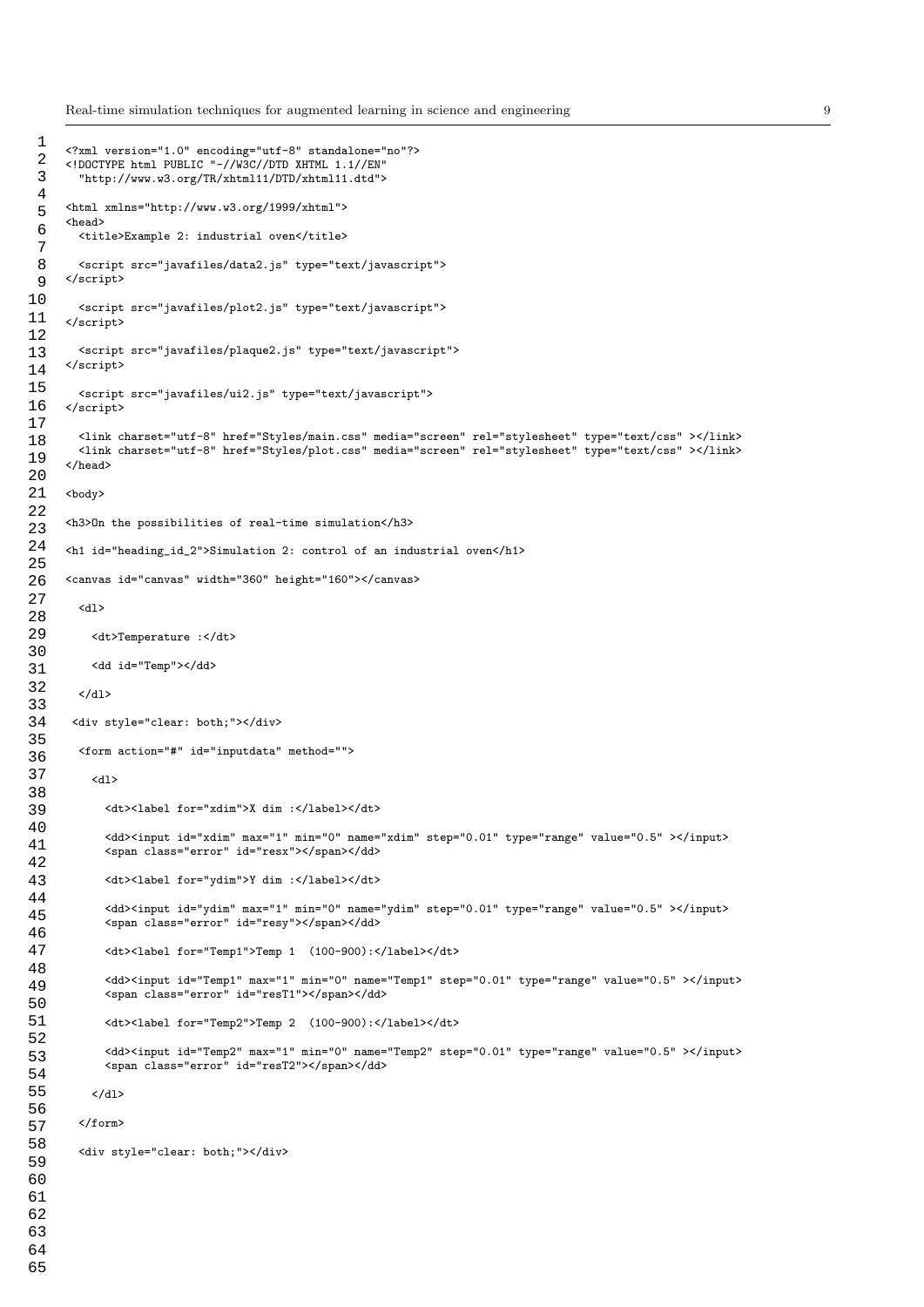```
<script charset="utf-8" type="text/javascript">
          window.addEventListener("load", ui.init, false);
        </script>
      </body>
      </html>
         This piece of code establishes the environment for the html code configuring the epub document shown in Fig. 2. It makes
      a call to several javascript routines, such as data2.js, for instance, whose content is reproduced below:
      var Tnode = {
      dim: 1199,
      modes: 55,
      data: [
      [0.00000000, 0.00000000, 0.00000000, 0.00000000, 0.00000000, 0.00000000, 0.00000000,
      ...
      0.01760231, 0.01750595, 0.01740960, 0.01731324, 0.01721689]
      ]
      }
         data2.js contains, in this case, the values, at the nodal points of the mesh represented in Fig. 2, of the separated
      representation of the parametric solution. In this case, the solution is a funciotn of the position (coordinates x and y, although
      three-dimensional solutions could be equally represented) and the temperatures at the heaters (thus, a four-dimensional
      solution). The other essential ingredient is the function plot2.js, whose code is reproduced below:
      var Plot = function(canvasRef, values) {
          this.context = canvasRef.getContext("2d");
          if(values) {
              this.setValues(values);
          }
     }
      Plot.prototype.context = null;
      /* Element size */
      var axisx=300/59, axisy=100/19;
      /* mesh is 59x19 elements. Mesh and margins positioning*/
      Plot.prototype.width = 360;
      Plot.prototype.height = 160;
      Plot.prototype.origin = \{ x: 30, y: 130 \};
     Plot.prototype.axis = {x: axis, y: -axis};
      Plot.prototype.getRealCoords = function(p) {
          return {
              x: this.origin.x + this.axis.x * p.x,
              y: this.origin.y + this.axis.y * p.y
          };
      };
     Plot.prototype.clear = function() {
          this.context.clearRect(0, 0, Plot.prototype.width, Plot.prototype.height);
      };
      Plot.prototype.refresh = function() {
          var i, j, ii, jj, jjj, vals, points = [], color, T;
          this.clear();
          for(i = 0; i < this.dataSource.range.y - 1; i++) {
              for(j = 0; j < this.dataSource.range.x - 1; j++) {
                  points = [];
                  T = 0:
                  for(i i = 0; ii \le 1; ii++) {
                      for(jj = 0; jj <=1 ; jj++) {
                           if(ii == 1) jjj = 1 - jj;else jjj = jj; 2 
  3 
  4 
  5 
  6 
  7 
  8 
  9 
10 
11 
12 
13 
14 
15 
16 
17 
18 
19 
20 
21 
22 
23 
24 
25 
26 
27 
28 
29 
30 
31 
32 
33 
34 
35 
36 
37 
38 
39 
40 
41 
42 
43 
44 
45 
46 
47 
48 
49 
50 
51 
52 
53 
54 
55 
56 
57 
58 
59 
60 
61 
62 
63 
64
```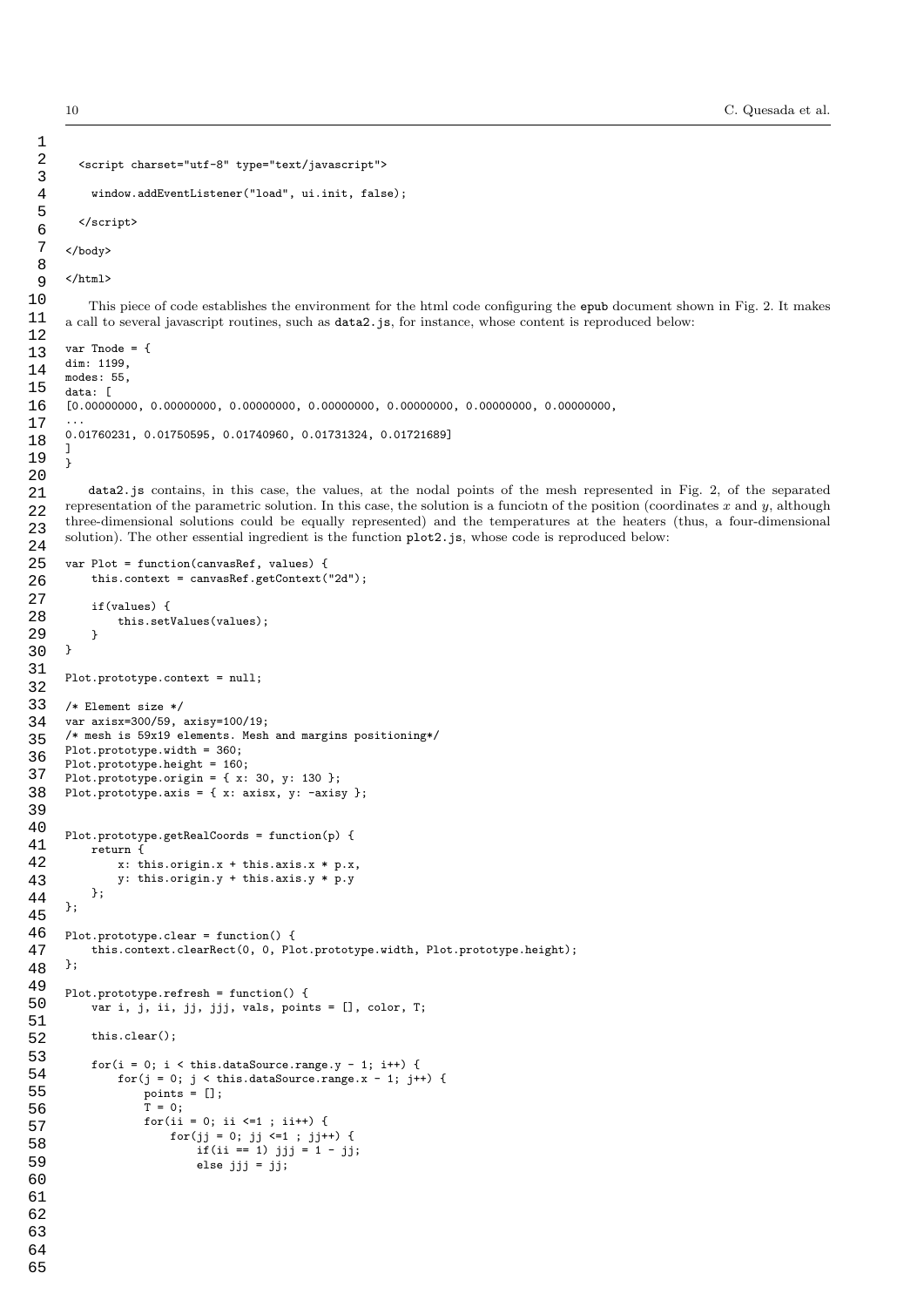Real-time simulation techniques for augmented learning in science and engineering 11

```
var node = (j+jjj)+(i+ii)*this.dataSource.range.x;
                              T += this.dataSource.ds(node);
                              points.push({
                                  x: (j + jjj),
                                  y: (i + ii)
                              });
                      }
                  }
                  color = this.colorMap(T / 4);this.plotPoints(points, color);
              }
         }
         this.context.fillStyle="rgba(0,0,0,0.5)";
          this.context.fillRect(Plot.prototype.origin.x+15,Plot.prototype.origin.y-100-10-2,120,10);
          this.context.fillRect(Plot.prototype.origin.x+15+120+30,Plot.prototype.origin.y-100-10-2,120,10);
          this.context.fillRect(Plot.prototype.origin.x+15,Plot.prototype.origin.y+2,120,10);
         this.context.fillRect(Plot.prototype.origin.x+15+120+30,Plot.prototype.origin.y+2,120,10);
         this.context.font="12px Arial";
         this.context.strokeText("Temp 1",Plot.prototype.origin.x+55,Plot.prototype.origin.y-100-15);
         this.context.strokeText("Temp 1",Plot.prototype.origin.x+55,Plot.prototype.origin.y+10+14);
          this.context.strokeText("Temp 2",Plot.prototype.origin.x+55+120+30,Plot.prototype.origin.y-100-15);
         this.context.strokeText("Temp 2",Plot.prototype.origin.x+55+120+30,Plot.prototype.origin.y+10+14);
     var x = parseFloat(document.getElementById("xdim").value, 10),
         y = parseFloat(document.getElementById("ydim").value, 10);
     var xOffset = ui.plaque.normalize("x", x, 0, 1),
     yOffset = ui.plaque.normalize("y", y, 0, 1);
     this.plotMarker({x: xOffset, y: yOffset});
     };
     Plot.prototype.plotMarker = function(ds) {
          var point = this.getRealCoords(ds);
         this.context.fillStyle="rgb(0,0,0)";
     this.context.beginPath();
     this.context.moveTo(point.x-5, point.y);
     this.context.lineTo(point.x+5, point.y);
     this.context.moveTo(point.x, point.y-5);
     this.context.lineTo(point.x, point.y+5);
     this.context.stroke();
     }
     Plot.prototype.plotPoints = function(ps, c) {
         var rp = { x: 0, y: 0 };
         this.context.beginPath();
         this.setColor(c);
         for(var i = 0; i < ps.length; i++) {
              rp = this.getRealCoords(ps[i]);
              if(i == 0) {
                  this.context.moveTo(rp.x, rp.y);
              } else {
                  this.context.lineTo(rp.x, rp.y);
              }
         }
          this.context.fill();
     };
     Plot.prototype.setColor = function(c) {
          this.context.fillStyle = "rgb("+
              c.r+", "+
              c.g+", "+
              c.b+")";
     };
     Plot.prototype.setDataSource = function(ds) {
          this.dataSource = ds;
          this.initColorMap();
     \cdot 1 
  2 
  3 
  4 
  5 
  6 
  7 
  8 
  9 
10 
11 
12 
13 
14 
15 
16 
17 
18 
19 
20 
21 
22 
23 
24 
25 
26 
27 
28 
29 
30 
31 
32 
33 
34 
35 
36 
37 
38 
39 
40 
41 
42 
43 
44 
45 
46 
47 
48 
49 
50 
51 
52 
53 
54 
55 
56 
57 
58 
59 
60 
61 
62 
63 
64
```

```
65
```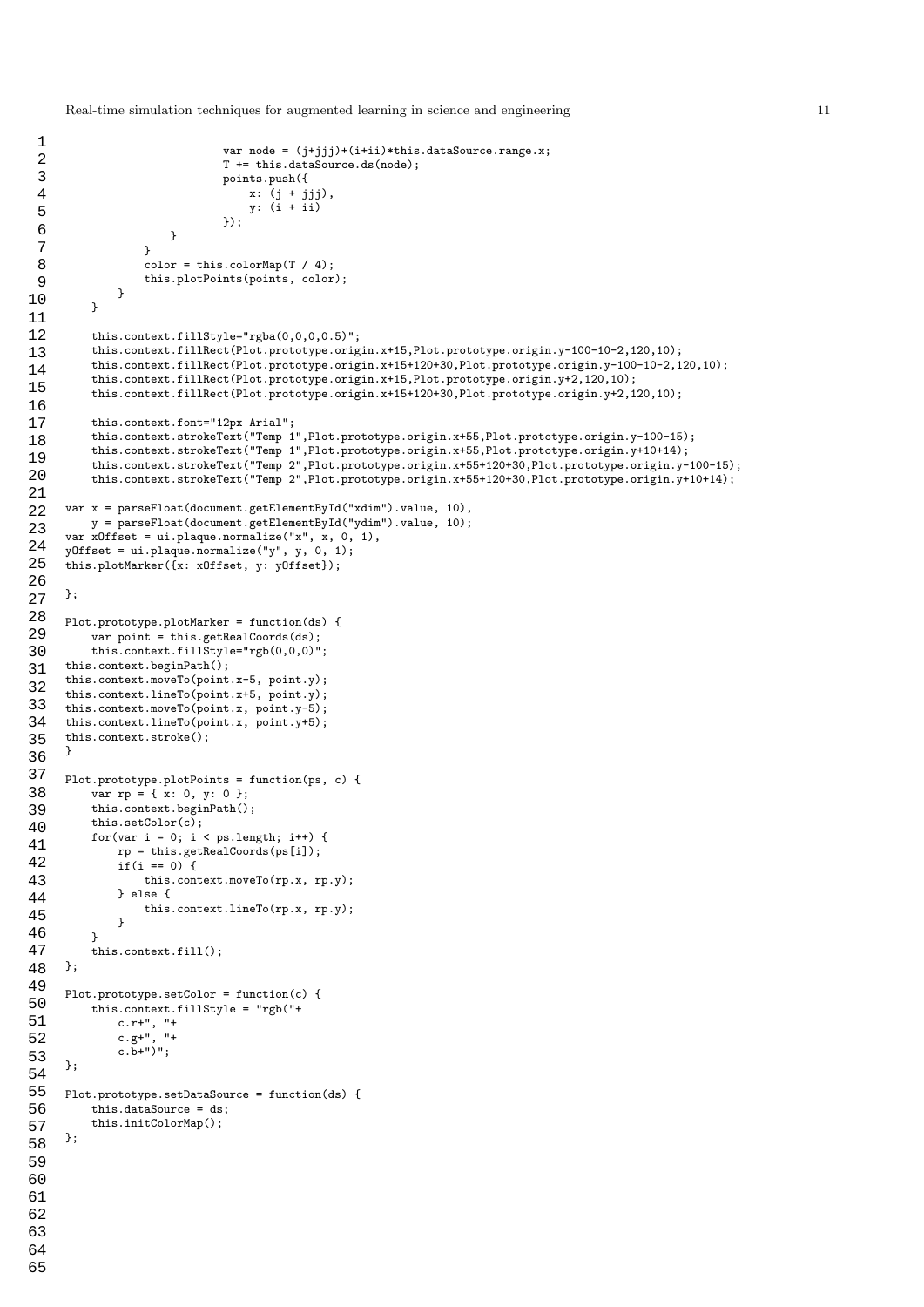12 C. Quesada et al.

```
Plot.prototype.initColorMap = function() {
          // Compute the range
          this.colorMap = colorMap(0, 900);//always the same temperature range, from 0 to 900 deg C
      };
      var colorMap = function(min, max) {
          var range = max - min;
          if(range == 0) {
              return function(value) {
                  return {r: 0, g: 0, b: 255};
              };
          } else {
              return function(value) {
                  var normalizedValue = (value - min) / range.
                       red,
                       green,
                       blue;
                   if(normalizedValue <= 0.25) {
                       red = 0;<br>green = 4* normalizedValue;
                       blue = 1;} else if(normalizedValue > 0.25 && normalizedValue <= 0.5) {
                       red = 0:
                       green = 1;
                       blue = 1 - 4 * (normalizedValue - 0.25);
                  } else if(normalizedValue > 0.5 && normalizedValue <= 0.75) {
                       red = 4 * (normalizedValue - 0.5);
                       green = 1;
                       blue = 0;
                   } else {
                       red = 1:
                       green = 1 - 4 * (normalizedValue - 0.75);
                       blue = 0:
                   }
                  return { r: Math.round(red * 255, 10), g: Math.round(green * 255, 10),
                   b: Math.round(blue * 255, 10) };
              };
          }
      };
  1 
  2 
  3 
  4 
  5 
  6 
  7 
  8 
  9 
10 
11 
12 
13 
14 
15 
16 
17 
18 
19 
20 
21 
22 
23 
24 
25 
26 
27 
28 
29 
30 
31 
32 
33 
34
```

```
var mm = {x: 0, y: 0};
```
#### References

43

- 1. Alastrue, V., Calvo, B., Pena, E., Doblare, M.: Biomechanical modeling of refractive corneal surgery. Journal of Biomechanical Engineering-Trasactions of the ASME 128, 150–160 (2006)
- 2. Ammar, A., Chinesta, F., Cueto, E.: Coupling finite elements and proper generalized decompositions. International Journal for Multiscale Computational Engineering 9(1), 17–33 (2011) 42
- 3. Ammar, A., Chinesta, F., Cueto, E., Doblaré, M.: Proper generalized decomposition of time-multiscale models. International Journal for Numerical Methods in Engineering 90(5), 569–596 (2012). DOI 10.1002/nme.3331. URL http://dx.doi.org/10. 1002/nme.3331 44 45 46
- 4. Ammar, A., Chinesta, F., Diez, P., Huerta, A.: An error estimator for separated representations of highly multidimensional models. Computer Methods in Applied Mechanics and Engineering 199(25-28), 1872 – 1880 (2010). DOI 10.1016/j.cma.2010.02.012. URL http://www.sciencedirect.com/science/article/pii/S0045782510000708 47 48
	- 5. Ammar, A., Cueto, E., Chinesta, F.: Nonincremental proper generalized decomposition solution of parametric uncoupled models defined in evolving domains. International Journal for Numerical Methods in Engineering pp. n/a–n/a (2012). DOI 10.1002/nme. 4413. URL http://dx.doi.org/10.1002/nme.4413
	- 6. Ammar, A., Cueto, E., Chinesta, F.: Reduction of the chemical master equation for gene regulatory networks using proper generalized decompositions. International Journal for Numerical Methods in Biomedical Engineering in press (2012)
	- 7. Ammar, A., Mokdad, B., Chinesta, F., Keunings, R.: A new family of solvers for some classes of multidimensional partial differential equations encountered in kinetic theory modeling of complex fluids. J. Non-Newtonian Fluid Mech. 139, 153–176 (2006)
- 8. Ammar, A., Mokdad, B., Chinesta, F., Keunings., R.: A new family of solvers for some classes of multidimensional partial differential equations encountered in kinetic theory modeling of complex fluids. part ii: transient simulation using space-time separated representations. J. Non-Newtonian Fluid Mech.  $144$ , 98-121 (2007) 54 55 56
- 9. Ammar, A., Pruliere, E., Ferec, J., Chinesta, F., Cueto, E.: Coupling finite elements and reduced approximation bases. European Journal of Computational Mechanics 18(5–6), 445–463 (2009) 57
- 10. Amsallem, D., Farhat, C.: An Interpolation Method for Adapting Reduced-Order Models and Application to Aeroelasticity. AIAA Journal 46, 1803–1813 (2008) 58 59

62 63 64

60 61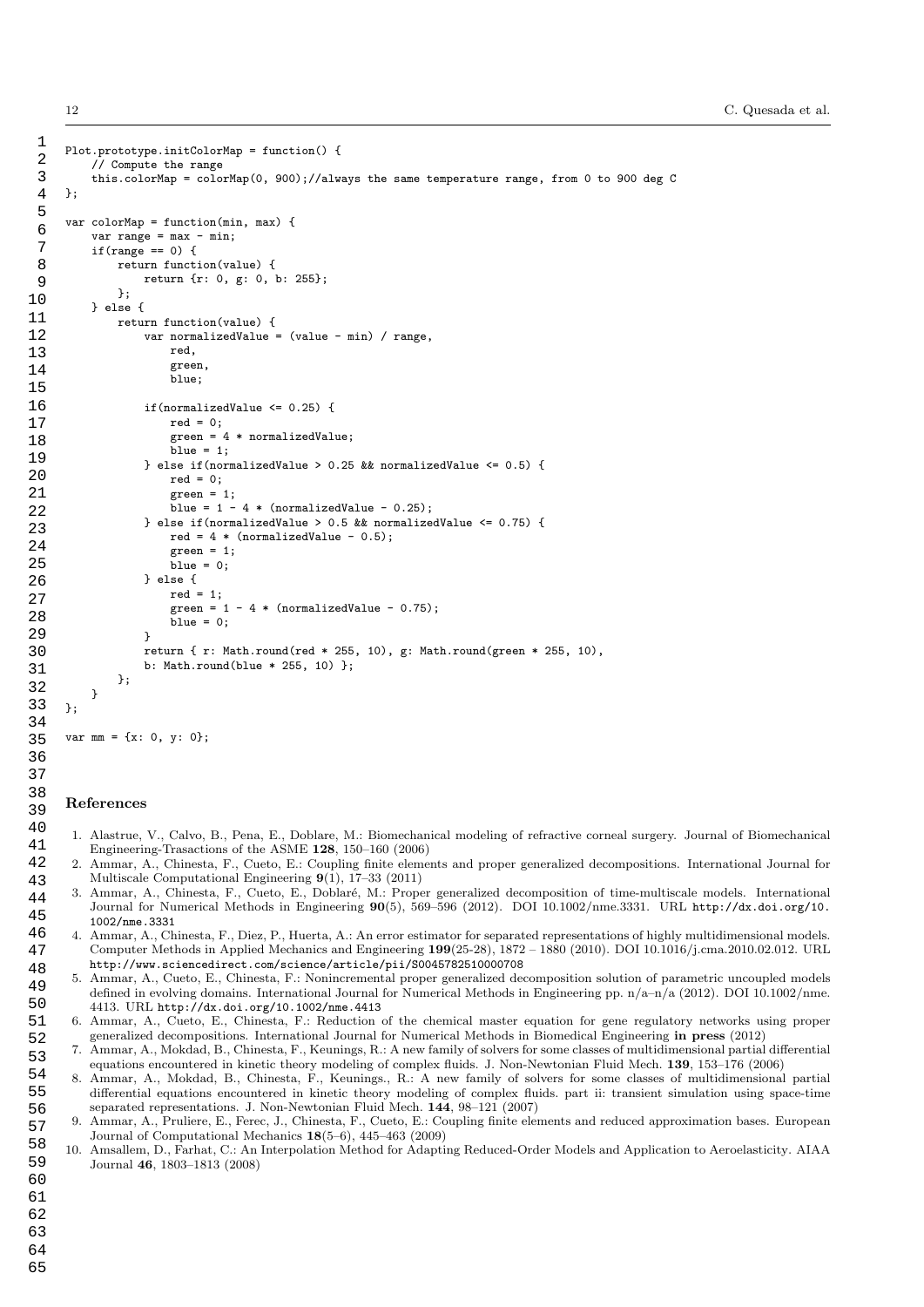- 11. Authors, V.: Final report. DDDAS workshop at Arlington, VA. Tech. rep., National Science Foundation (2006)
- 12. Barbič, J., James, D.: Time-critical distributed contact for 6-DoF haptic rendering of adaptively sampled reduced deformable models. In: Metaxas, D and Popovic, J (ed.) SYMPOSIUM ON COMPUTER ANIMATION 2007: ACM SIGGRAPH/ EURO-GRAPHICS SYMPOSIUM PROCEEDINGS, pp. 171–180. ACM SIGGRAPH; Eurog Assoc, ASSOC COMPUTING MACHIN-ERY, 1515 BROADWAY, NEW YORK, NY 10036-9998 USA (2007). Symposium on Computer Animation, San Diego, CA, AUG 03-04, 2007 2 3 4 5 6
- 13. Barbič, J., James, D.L.: Real-time subspace integration for St. Venant-Kirchhoff deformable models. ACM Transactions on Graphics (SIGGRAPH 2005) 24(3), 982–990 (2005) 7
- 14. Barrault, M., Maday, Y., Nguyen, N., Patera, A.: An 'empirical interpolation' method: application to efficient reduced-basis discretization of partial differential equations. Comptes Rendus Mathematique 339(9), 667–672 (2004). DOI {10.1016/j.crma. 2004.08.006} 8 9 10
	- 15. Bellotti, G.: Transient response of harbours to long waves under resonance conditions. Coastal Engineering 54, 680–693 (2007)
- 16. Bird, R.B., Curtiss, C.F., Armstrong, R.C., Hassager, O.: Dynamics of polymeric liquids, vol. 2. John Wiley and Sons. (1987) 11
- 17. Bognet, B., Bordeu, F., Chinesta, F., Leygue, A., Poitou, A.: Advanced simulation of models defined in plate geometries: 3d solutions with 2d computational complexity. Computer Methods in Applied Mechanics and Engineering  $201-204(0)$ ,  $1-12$ (2012). DOI 10.1016/j.cma.2011.08.025. URL http://www.sciencedirect.com/science/article/pii/S0045782511002891 12 13 14
- 18. Bro-Nielsen, M., Cotin, S.: Real-time volumetric deformable models for surgery simulation using finite elements and condensation. Computer Graphics Forum 15(3), 57–66 (1996) 15
- 19. Cancès, E., Defranceschi, M., Kutzelnigg, W., Bris, C.L., Maday, Y.: Computational quantum chemistry: a primer. In: Handbook of Numerical Analysis, vol. X, pp. 3–270 (2003) 16 17
- 20. Chaturantabut, S., Sorensen, D.C.: Nonlinear model reduction via discrete empirical interpolation. SIAM J. Sci. Comput. 32, 2737–2764 (2010). DOI 10.1137/090766498. URL http://dx.doi.org/10.1137/090766498 18 19
- 21. Chinesta, F., Ammar, A., Cueto, E.: Proper generalized decomposition of multiscale models. International Journal for Numerical Methods in Engineering 83(8-9), 1114–1132 (2010). DOI 10.1002/nme.2794. URL http://dx.doi.org/10.1002/nme.2794 20
- 22. Chinesta, F., Ammar, A., Cueto, E.: Recent advances and new challenges in the use of the proper generalized decomposition for solving multidimensional models. Archives of Computational Methods in Engineering 17, 327–350 (2010) 21 22
- 23. Chinesta, F., Ammar, A., Cueto, E.: Recent advances and new challenges in the use of the proper generalized decomposition for solving multidimensional models. Archives of Computational Methods in Engineering 17, 327–350 (2010). URL http: //dx.doi.org/10.1007/s11831-010-9049-y. 10.1007/s11831-010-9049-y 23 24
- 24. Chinesta, F., Cueto, E.: PGD-Based Modeling of Materials, Structures and Processes. Springer International Publishing Switzerland (2014) 25 26
- 25. Chinesta, F., Ladeveze, P., Cueto, E.: A short review on model order reduction based on proper generalized decomposition. Archives of Computational Methods in Engineering 18, 395–404 (2011). URL http://dx.doi.org/10.1007/s11831-011-9064-7. 10.1007/s11831-011-9064-7 27 28
- 26. Chinesta, F., Leygue, A., Bordeu, F., Aguado, J., Cueto, E., Gonzalez, D., Alfaro, I., Ammar, A., Huerta, A.: PGD-Based Computational Vademecum for Efficient Design, Optimization and Control. Archives of Computational Methods in Engineering 20(1), 31–59 (2013). DOI 10.1007/s11831-013-9080-x. URL http://dx.doi.org/10.1007/s11831-013-9080-x 29 30 31
- 27. Cotin, S., Delingette, H., Ayache, N.: Real-time elastic deformations of soft tissues for surgery simulation. In: H. Hagen (ed.) IEEE Transactions on Visualization and Computer Graphics, vol. 5 (1), pp. 62–73. IEEE Computer Society (1999). URL citeseer. ist.psu.edu/cotin98realtime.html 32 33
- 28. Courtecuisse, H., Jung, H., Allard, J., Duriez, C., Lee, D.Y., Cotin, S.: Gpu-based real-time soft tissue deformation with cutting and haptic feedback. Progress in Biophysics and Molecular Biology 103(2-3), 159 – 168 (2010). DOI DOI:10.1016/j.pbiomolbio. 2010.09.016. URL http://www.sciencedirect.com/science/article/B6TBN-514BPD2-2/2/fab24de7c7b90422e0e56e3f35b30aa3. Special Issue on Biomechanical Modelling of Soft Tissue Motion 34 35 36
- 29. Delingette, H., Ayache, N.: Soft tissue modeling for surgery simulation. In: N. Ayache (ed.) Computational Models for the Human Body, Handbook of Numerical Analysis (Ph. Ciarlet, Ed.), pp. 453–550. Elsevier (2004) 37 38
- 30. Delingette, H., Ayache, N.: Hepatic surgery simulation. COMMUNICATIONS OF THE ACM 48(2), 31–36 (2005). DOI {10.1145/1042091.1042116} 39
- 31. Doswell, J.T.: Augmented learning: Context-aware mobile augmented reality architecture for learning. In: Proceedings of the Sixth IEEE International Conference on Advanced Learning Technologies, ICALT '06, pp. 1182–1183. IEEE Computer Society, Washington, DC, USA (2006). URL http://dl.acm.org/citation.cfm?id=1156068.1156186 40 41 42
- 32. Fung, Y.C.: Biomechanics. Mechanical propeties of living tissues. Springer-Verlag (1993) 43
- 33. Ghnatios, C., Chinesta, F., Cueto, E., Leygue, A., Poitou, A., Breitkopf, P., Villon, P.: Methodological approach to efficient modeling and optimization of thermal processes taking place in a die: Application to pultrusion. Composites Part A: Applied Science and Manufacturing  $42(9)$ , 1169 – 1178 (2011). DOI 10.1016/j.compositesa.2011.05.001. URL http://www.sciencedirect. com/science/article/pii/S1359835X11001369 44 45 46
- 34. Ghnatios, C., Masson, F., Huerta, A., Leygue, A., Cueto, E., Chinesta, F.: Proper generalized decomposition based dynamic data-driven control of thermal processes. Computer Methods in Applied Mechanics and Engineering 213-216(0), 29 – 41 (2012). DOI 10.1016/j.cma.2011.11.018. URL http://www.sciencedirect.com/science/article/pii/S0045782511003641 47 48 49
- 35. Gonzalez, D., Masson, F., Poulhaon, F., Cueto, E., Chinesta, F.: Proper generalized decomposition based dynamic data driven inverse identification. Mathematics and Computers in Simulation 82, 1677–1695 (2012) 50
- 36. Gonz´alez, D., Ammar, A., Chinesta, F., Cueto, E.: Recent advances on the use of separated representations. International Journal for Numerical Methods in Engineering 81(5), 637–659 (2010). DOI 10.1002/nme.2710. URL http://dx.doi.org/10.1002/nme. 2710 51 52
- 37. H. C. Ottinger: Stochastic Processes in Polymeric Fluids. Springer (1996) ¨ 53
- 38. Hegland, M., Burden, C., Santoso, L., MacNamara, S., Boothm, H.: A solver for the stochastic master equation applied to gene regulatory networks. Journal of Computational and Applied Mathematics 205, 708–724 (2007) 54 55
- 39. Heyberger, C., Boucard, P.A., Néron, D.: Multiparametric analysis within the proper generalized decomposition framework. Computational Mechanics 49, 277–289 (2012). DOI 10.1007/s00466-011-0646-x. URL http://dx.doi.org/10.1007/ s00466-011-0646-x 56 57 58
- 40. Inwood, M., Ahmad, J.: Development of instructional, interactive, multimedia anatomy dissection software: A student-led initiative. CLINICAL ANATOMY 18(8), 613–617 (2005). DOI {10.1002/ca.20140} 59
- 60
- 61

- 62 63
- 64 65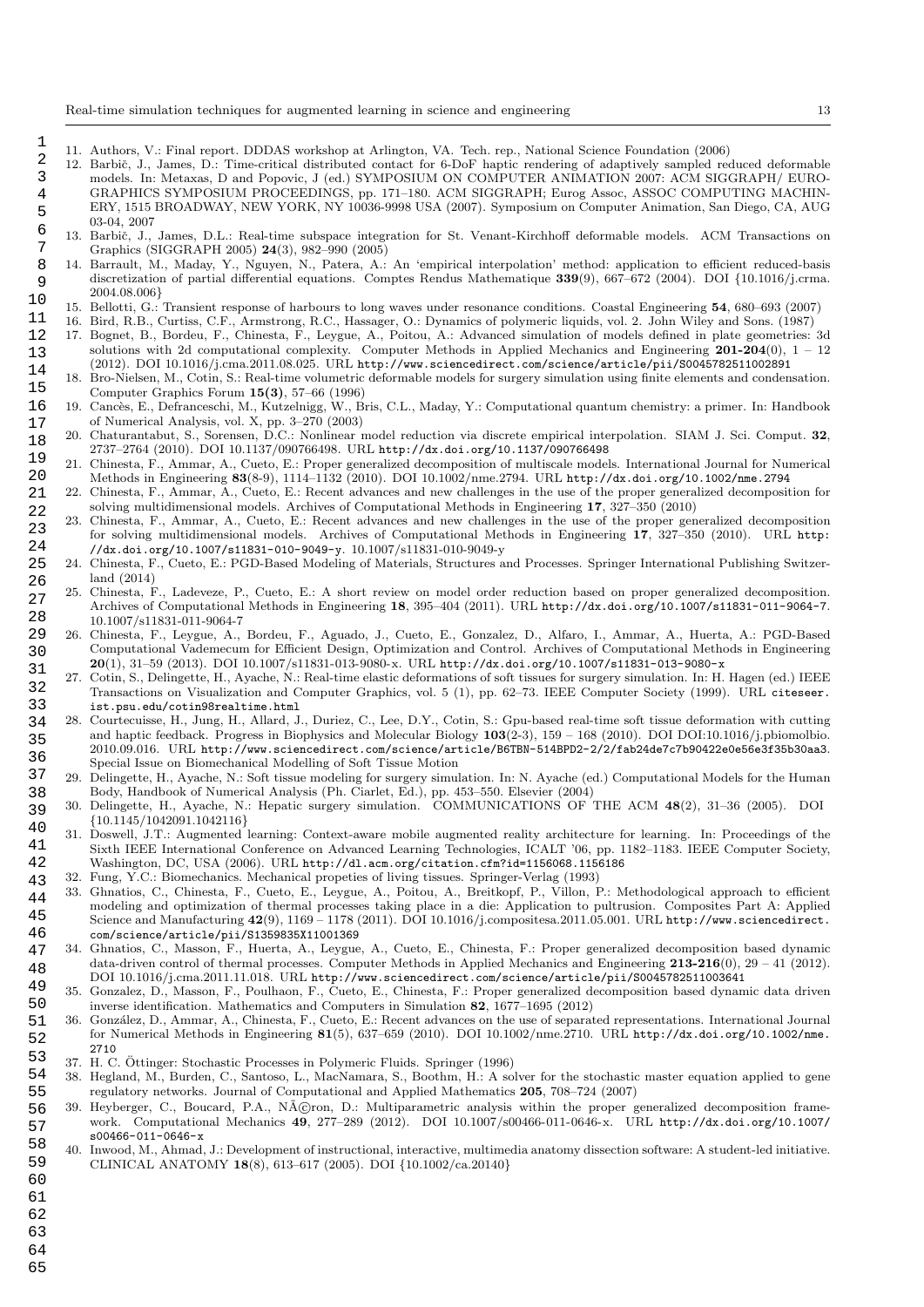- 41. Karhunen, K.: Uber lineare methoden in der wahrscheinlichkeitsrechnung. Ann. Acad. Sci. Fennicae, ser. Al. Math. Phys. 37 (1946)
- 42. Ketelhut, D.J.: Augmented Learning: Research and Design of Mobile Educational Games A Review. JOURNAL OF SCIENCE EDUCATION AND TECHNOLOGY 19(2), 212–214 (2010)
- 43. Klopfer, E., Squire, K.: Environmental Detectives the development of an augmented reality platform for environmental simulations. ETR&D-EDUCATIONAL TECHNOLOGY RESEARCH AND DEVELOPMENT 56(2), 203–228 (2008). DOI {10.1007/s11423-007-9037-6} 5
- 44. Klopfer, E., Yoon, S., Rivas, L.: Comparative analysis of Palm and wearable computers for Participatory Simulations. JOURNAL OF COMPUTER ASSISTED LEARNING 20(5), 347–359 (2004). DOI {10.1111/j.1365-2729.2004.00094.x} 7 8
- 45. Koh, C., Tan, H.S., Tan, K.C., Fang, L., Fong, F.M., Kan, D., Lye, S.L., Wee, M.L.: Investigating the Effect of 3D Simulation-Based Learning on the Motivation and Performance of Engineering Students. Journal of Engineering Education 99(3), 237–251 (2010) 9 10
- 46. Kopfler, E.: Augmented learning. MIT press (2008) 11

- 47. Ladeveze, P.: Nonlinear Computational Structural Mechanics. Springer, N.Y. (1999) 12
- 48. Ladeveze, P., Chamoin, L.: On the verification of model reduction methods based on the proper generalized decomposition. Computer Methods in Applied Mechanics and Engineering 200(23-24), 2032–2047 (2011). DOI {10.1016/j.cma.2011.02.019} 13 14
- Ladeveze, P., Passieux, J.C., Neron, D.: The latin multiscale computational method and the proper generalized decomposition. Computer Methods in Applied Mechanics and Engineering 199(21-22), 1287 – 1296 (2010). DOI 10.1016/j.cma.2009.06.023. URL http://www.sciencedirect.com/science/article/pii/S0045782509002643 15 16
- 50. Laughlin, R.B., Pines, D.: The theory of everything. Proceedings of the National Academy of Sciences 97(1), 28–31 (2000) 17
- 51. Le Bris, C., Lelièvre, T., Maday, Y.: Results and questions on a nonlinear approximation approach for solving highdimensional partial differential equations. Constructive Approximation 30, 621–651 (2009). URL http://dx.doi.org/10.1007/ s00365-009-9071-1. 10.1007/s00365-009-9071-1 18 19
- 52. Lo`eve, M.M.: Probability theory. The University Series in Higher Mathematics, 3rd ed. Van Nostrand, Princeton, NJ (1963) 20
- 53. Lorenz, E.N.: Empirical Orthogonal Functions and Statistical Weather Prediction. MIT, Departement of Meteorology, Scientific Report Number 1, Statistical Forecasting Project (1956) 21 22
- 54. Nguyen, N.C., Patera, A.T., Peraire, J.: A 'best points' interpolation method for efficient approximation of parametrized functions. International Journal for Numerical Methods in Engineering 73(4), 521–543 (2008). DOI {10.1002/nme.2086} 23 24
- 55. Niroomandi, S., Alfaro, I., Cueto, E., Chinesta, F.: Real-time deformable models of non-linear tissues by model reduction techniques. Computer Methods and Programs in Biomedicine 91(3), 223 – 231 (2008). DOI DOI:10.1016/j.cmpb.2008.04.008. URL http://www.sciencedirect.com/science/article/B6T5J-4SNPPVY-2/2/8a417e7f1371768b4c928d1f12fc7a0f 25 26
- 56. Niroomandi, S., Alfaro, I., Cueto, E., Chinesta, F.: Model order reduction for hyperelastic materials. International Journal for Numerical Methods in Engineering 81(9), 1180–1206 (2010). DOI 10.1002/nme.2733. URL http://dx.doi.org/10.1002/nme.2733 27
- 57. Niroomandi, S., Alfaro, I., Cueto, E., Chinesta, F.: Accounting for large deformations in real-time simulations of soft tissues based on reduced-order models. Computer Methods and Programs in Biomedicine 105(1), 1–12 (2012). DOI DOI:10.1016/j.cmpb.2010. 06.012. URL http://www.sciencedirect.com/science/article/B6T5J-50VGHDD-1/2/1201566766c0d280af9195bf07bfaf91 28 29 30
- 58. Niroomandi, S., Gonz´alez, D., Alfaro, I., Bordeu, F., Leygue, A., Cueto, E., Chinesta, F.: Real-time simulation of biological soft tissues: a PGD approach. International Journal for Numerical Methods in Biomedical Engineering 29(5), 586–600 (2013). DOI 10.1002/cnm.2544. URL http://dx.doi.org/10.1002/cnm.2544 31 32
- 59. Nouy, A.: A priori model reduction through Proper Generalized Decomposition for solving time-dependent partial differential equations. Computer Methods in Applied Mechanics and Engineering 199(23-24), 1603–1626 (2010). DOI {10.1016/j.cma.2010. 01.009} 33 34 35
- 60. Price, S., Rogers, Y.: Let's get physical: The learning benefits of interacting in digitally augmented physical spaces. Computers and Education 43, 137–151 (2004) 36
- 61. Pruliere, E., Chinesta, F., Ammar, A.: On the deterministic solution of multidimensional parametric models using the Proper Generalized Decomposition. MATHEMATICS AND COMPUTERS IN SIMULATION 81(4), 791–810 (2010). DOI {10.1016/j. matcom.2010.07.015} 37 38 39
- 62. Quesada, C., Alfaro, I., Gonzalez, D., Cueto, E.: Interactive simulation of a neohookean liver. http://amb.unizar.es/ liverNeoHookPGDANM.htm. Accessed: 25/08/2014 40 41
- 63. Ryckelynck, D., Chinesta, F., Cueto, E., Ammar., A.: On the a priori Model Reduction: Overview and recent developments. Archives of Computational Methods in Engineering 12(1), 91–128 (2006) 42
- 64. Seitz, A.R., Kim, D., Watanabe, T.: Rewards Evoke Learning of Unconsciously Processed Visual Stimuli in Adult Humans. Neuron 61(5), 700–707 (2009) 43 44
- 65. Selwyn, N.: Augmented Learning: Research and Design of Mobile Educational Games. INFORMATION COMMUNICATION & SOCIETY 13(5), 788–790 (2010). DOI {10.1080/13691181003792616} 45
- 66. Squire, K., Klopfer, E.: Augmented reality simulations on handheld computers. JOURNAL OF THE LEARNING SCIENCES 16(3), 371–413 (2007) 46 47
- 67. Swaak, J., de Jong, T.: Measuring intuitive knowledge in science: The development of the what-if test. Studies In Educational Evaluation 22(4), 341 - 362 (1996). DOI 10.1016/0191-491X(96)00019-3. URL http://www.sciencedirect.com/science/article/ pii/0191491X96000193 48 49
- 68. Talbot, D.: Given tablets but no teachers, ethiopian children teach themselves. http://www.technologyreview.com/news/506466/ given-tablets-but-no-teachers-ethiopian-children-teach-themselves (2012) 50 51
- 69. Taylor, Z., Comas, O., Cheng, M., Passenger, J., Hawkes, D., Atkinson, D., Ourselin, S.: On modelling of anisotropic viscoelasticity for soft tissue simulation: Numerical solution and gpu execution. Medical Image Analysis 13(2), 234 – 244 (2009). DOI DOI:10.1016/j.media.2008.10.001. URL http://www.sciencedirect.com/science/article/B6W6Y-4TPF4P9-1/2/ d51b8636b70ee79508c7f0472dcdb71a. Includes Special Section on Functional Imaging and Modelling of the Heart 52 53 54
- 70. Wang, P., Becker, A., Jones, I., Glover, A., Benford, S., Greenhalgh, C., Vloeberghs, M.: Virtual reality simulation of surgery with haptic feedback based on the boundary element method. Computers and Structures 85(7-8), 331 – 339 (2007). DOI DOI:10.1016/j.compstruc.2006.11.021. URL http://www.sciencedirect.com/science/article/B6V28-4MVN00B-3/ 2/aa7590237a30247fd45e51de292a9e4e 55 56 57 58
- 
- 59
- 60
- 61
- 62 63
- 64
- 65